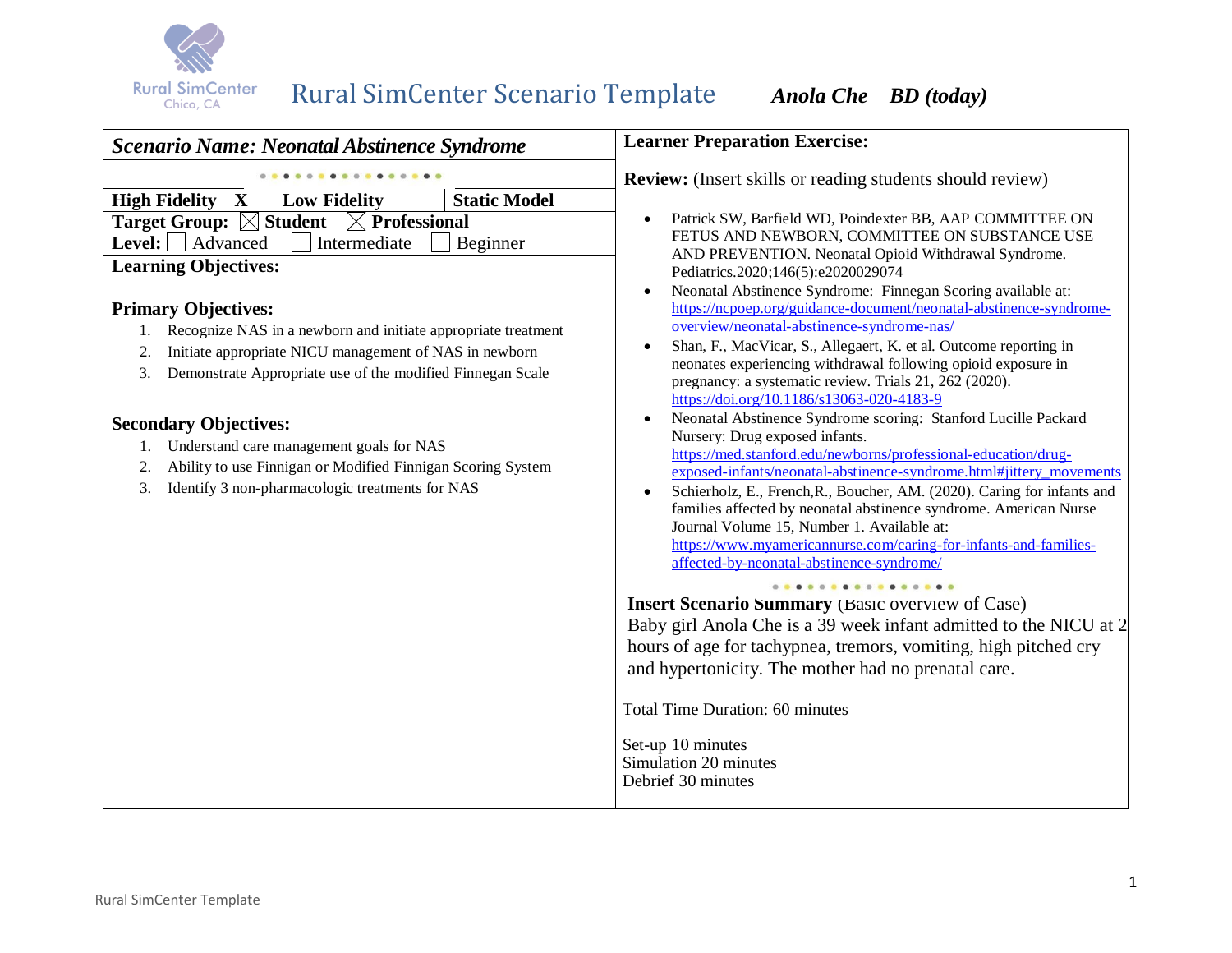

### **Initial Subjective Data:**

#### **Background Information:**

Mother has a history of barbiturate use, smoking and injecting OxyContin IV for the past 2 years. Pregnancy was complicated by recurrent UTIs. The mother attempted self-detoxification with methadone obtained illicitly 2 weeks prior to delivery. Maternal drug screening positive for oxycodone, methadone and methadone metabolites and negative for barbiturates or alcohol.

#### **Past History:**

**.**

Patient is a 39 week gestational female infant – birth weight 2864 grams, born to a 24yo para 1 gravida 1 woman by spontaneous vaginal delivery.

#### **Presenting History:**

At birth the baby was noted to have a shrill cry. Apgar scores were 7 and 10 at 1min and 5min. The baby initially required oxygen therapy for transient respiratory distress. The baby was admitted to the NICU at 2 hours of age. Baby is jittery and irritable on admission

### **Patient Description and Image**

### **Name**

**Age Anola Che Birthdate (2 hours ago) Gender Female Weight 2864 gm Height 22" Allergies NKDA**

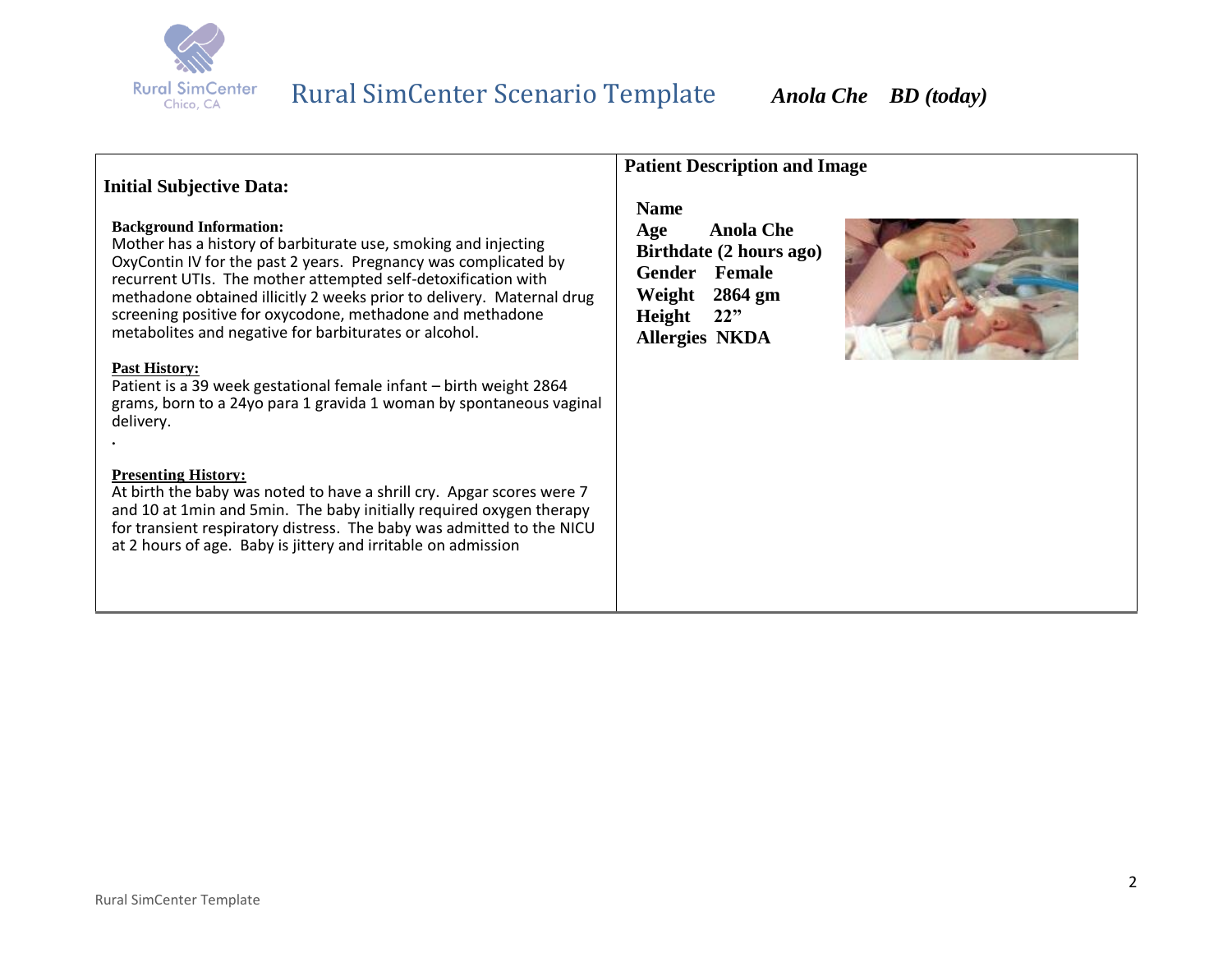| <b>Supplies</b>                                                                                                                                                                                                                                                                               | <b>Set-up Notes:</b> What is needed for the patient (simulator/actor) and<br>what is needed for the patient room?                                                                                                                                                                                                                                                             |  |
|-----------------------------------------------------------------------------------------------------------------------------------------------------------------------------------------------------------------------------------------------------------------------------------------------|-------------------------------------------------------------------------------------------------------------------------------------------------------------------------------------------------------------------------------------------------------------------------------------------------------------------------------------------------------------------------------|--|
| <b>IV Set Up</b><br>$\Box$ Saline Lock $\boxtimes$ IV $\boxtimes$ IV Pump $\Box$ Second IV<br>Fluid Type:<br><b>Infusion Rate:</b><br>Tubing:<br><br>$\Box$ Med Dispense List (Other meds to be set up by instructor)<br>(Only list meds to be accessed through med dispense)                 | $\Box$ Emergency<br><b>ICU</b><br>Medical<br><b>Setting:</b><br>Surgery/OR $\Box$ Out-Patient $\boxtimes$ Neonatal ICU<br><b>Monitor Setup:</b><br>$\sqrt{\frac{1}{2}}$ Primary ECG $\sqrt{\frac{1}{2}}$ Secondary ECG<br>Pulse<br>$\boxtimes$ Respiratory Rate $\boxtimes$ B/P $\boxtimes$ SPO2 $\boxtimes$ Temp<br>$\vert$ $\vert$ CO <sub>2</sub><br><b>Other Settings</b> |  |
| <b>Medication List</b><br>1. Morphine sulphate every 4 hours orally - 0.05 to 0.1 mg/kg/dose<br>2. Acetaminophen prn<br>3. IV Fluids to replace loss<br><b>Equipment:</b><br>$\boxtimes$ Nasal Cannula $\Box$ O2 Mask $\Box$ Non-Rebreather                                                   | <b>Moulage:</b><br>-mottled skin<br>-runny diarrhea diaper<br>-cyanosis                                                                                                                                                                                                                                                                                                       |  |
| $\boxtimes$ PPE (goggles, gloves, etc) Penlight Crash Cart<br><b>EMR</b> $\boxtimes$ Thermometer $\boxtimes$ Glucometer $\Box$ NG Tube<br>$\Box$ Suction $\Box$ Chest Tube $\Box$ Other<br>Please Describe Additional Equipment Needs:<br>Oxygen T-piece – infant warmer used in neonatal ICU | <b>Patient Actors Requested:</b><br>Age: 20s-30s<br>Gender: Mother in OB unit-rooming in<br>Clothing: mother in hospital gown, father in street clothes<br>Relationship to Patient: Parents<br>Paperwork*                                                                                                                                                                     |  |
|                                                                                                                                                                                                                                                                                               | $\boxtimes$ Physician Orders $\Box$ Chart $\boxtimes$ Lab Reports<br>* Attach Reports to the file                                                                                                                                                                                                                                                                             |  |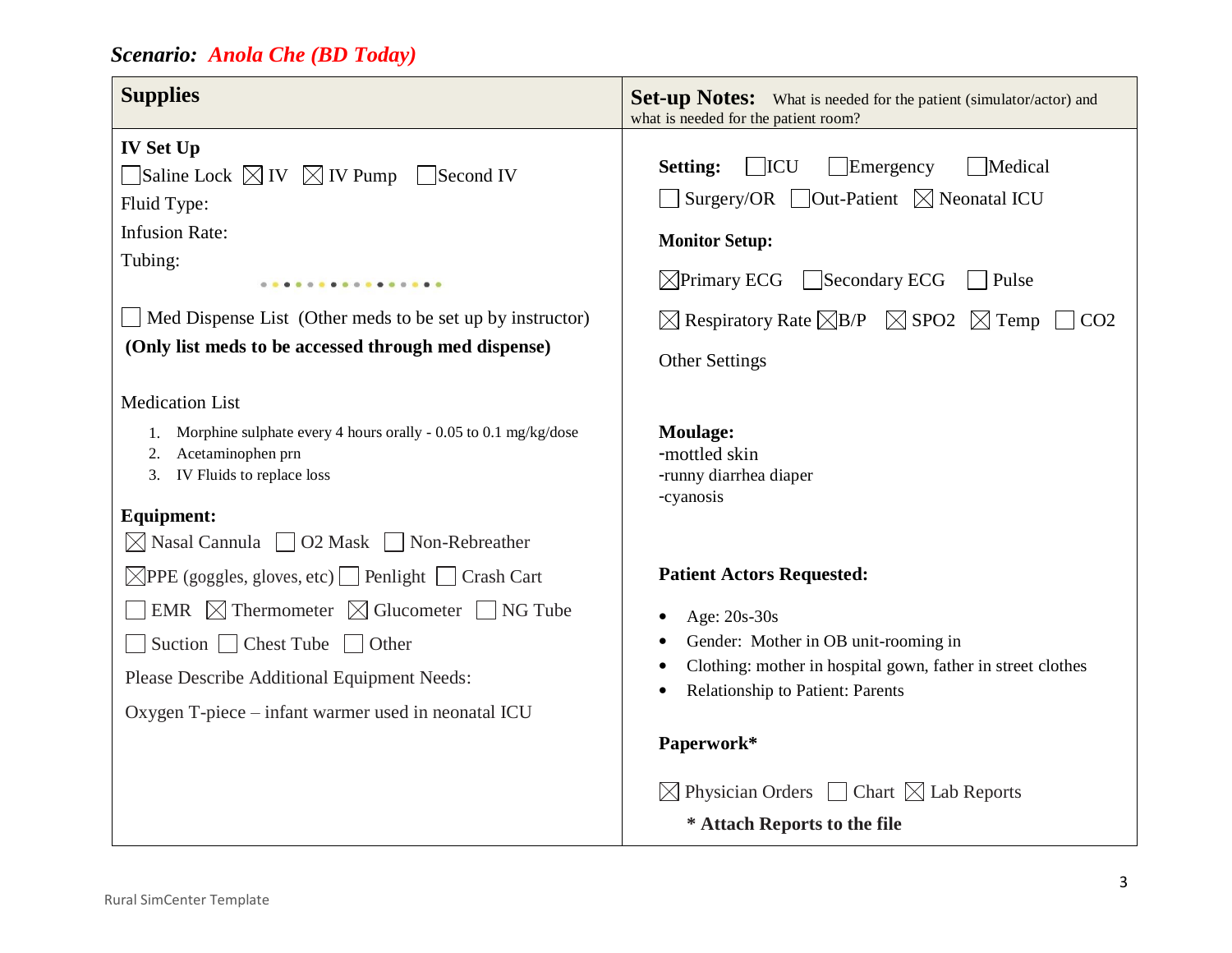**Scenario Progression:** Admission Information - Baby 2 hours old

| <b>Initial State: Frame 1</b>                                          |                  | <b>Initial Patient History</b> |                                                         |  |
|------------------------------------------------------------------------|------------------|--------------------------------|---------------------------------------------------------|--|
| <b>Vital Signs</b>                                                     |                  | <b>Body System Assessment</b>  | <b>Patient Finding</b>                                  |  |
| Cardiac Rhythm: sinus tachycardia                                      |                  | • Neurological/Sensory         | Exaggerated startle response                            |  |
| Rate: 188                                                              |                  | $\bullet$ Cardiac              | tachycardia                                             |  |
| Respiratory Rate:68 with retractions                                   |                  | • Pulmonary                    | tachypnea                                               |  |
| Blood Pressure: 64/41                                                  |                  | • Musculoskeletal              | hypertonia                                              |  |
| SPO2: 74%                                                              |                  | • Gastrointestinal             | Increased rooting/ Emesis and watery                    |  |
| Temp: 38°C                                                             |                  |                                | diarrhea                                                |  |
| General Conditions to be in place for Scenario:<br>Newborn in NICU     |                  | • Genitourinary                | Feeding not tolerated                                   |  |
|                                                                        |                  | • Skin/Wound                   | mottled                                                 |  |
|                                                                        |                  | • Vocal                        | High pitched cry                                        |  |
| Correct Action: Supplemental<br>Oxygen consider oral morphine or       | Move to Frame: 2 | • Initial Lab/Diagnostics      | Initial urine and meconium drug screens are<br>negative |  |
| methadone. Encourage breast                                            |                  |                                | Glucose: 48                                             |  |
| feeding and non-pharmacologic<br>treatment.                            |                  |                                | Modified Finnegan score is 14                           |  |
| No Action: inappropriate maternal<br>history or fails to recognize NAS | Move to Frame: 5 |                                |                                                         |  |

. . . . . . . . . . . . . . . .

Facilitator Notes: With 3 consecutive Finnegan scores > than 8 or 2 scores > than 12--consider use of morphine or methadone to treat withdrawal symptoms. Non pharmacologic treatment is encouraged: breast feeding, swaddling, low stimulation, cuddling etc.

Frequent feeding and formula supplementation to avoid hunger.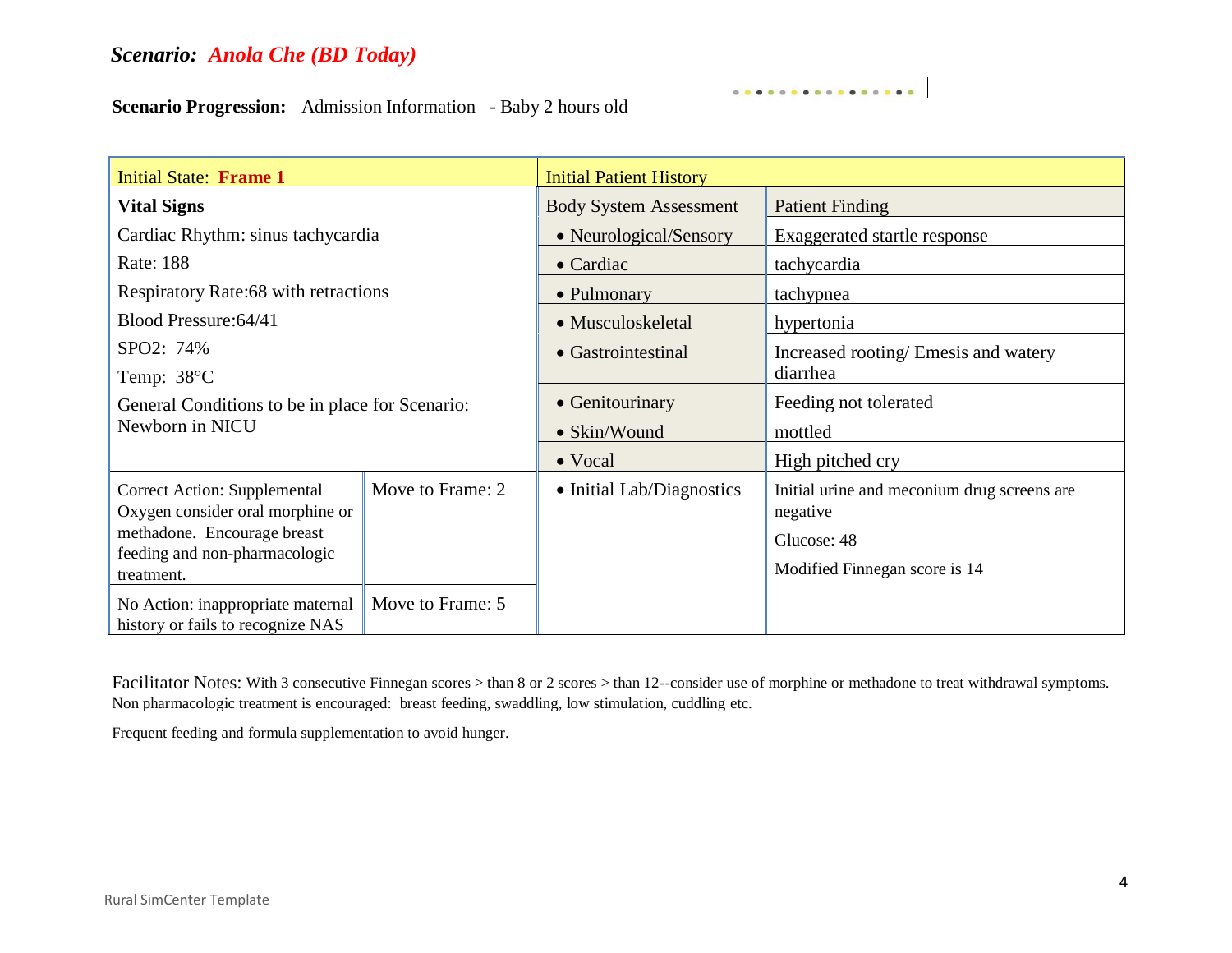| <b>Frame 2-Baby 6 hours old</b>                                                                                                         |                  | <b>Change in Patient Condition</b> |                                                                                                               |
|-----------------------------------------------------------------------------------------------------------------------------------------|------------------|------------------------------------|---------------------------------------------------------------------------------------------------------------|
| <b>Vital Signs</b>                                                                                                                      |                  | <b>Body System Assessment</b>      | <b>Patient Finding</b>                                                                                        |
| Cardiac Rhythm:160                                                                                                                      |                  | • Neurological/Sensory             | jittery                                                                                                       |
| Pulse: $160$                                                                                                                            |                  | $\bullet$ Cardiac                  |                                                                                                               |
| <b>Respiratory Rate:56</b>                                                                                                              |                  | • Pulmonary                        |                                                                                                               |
| Blood Pressure: 68/48                                                                                                                   |                  | • Musculoskeletal                  | Continued hypertonia                                                                                          |
| SPO2: 96 on supplemental oxygen                                                                                                         |                  | • Gastrointestinal                 | No emesis, watery stools                                                                                      |
| Temp: $37^{\circ}$ C                                                                                                                    |                  | • Genitourinary                    |                                                                                                               |
| Patient status: Baby improves with non-pharmacologic treatment<br>and is successful breast feeding.                                     |                  | • Skin/Wound                       | Skin turgor wnl-cap refill wnl                                                                                |
|                                                                                                                                         |                  | • Vocal Complaint                  | High pitched cry                                                                                              |
| Correct Action: Continuous monitoring<br>and use of non-pharmacologic treatment<br>until pattern of Finnegan scores are<br>established. | Move to Frame: 3 | • New Lab Reports                  | Repeat urine shows positive for<br>oxymorphone but negative for<br>methadone.<br>Modified Finnegan score is 9 |
| No Action – delay in treatment                                                                                                          | Move to Frame: 5 |                                    |                                                                                                               |

### **Facilitator Notes:**

Baby improves and is able to tolerate breast feeding after admission and starting non-pharmacologic treatment. Consider use of morphine sulphate for opioid withdrawal. Baby remains on supplemental oxygen, swaddled tightly and low lights and stimuli.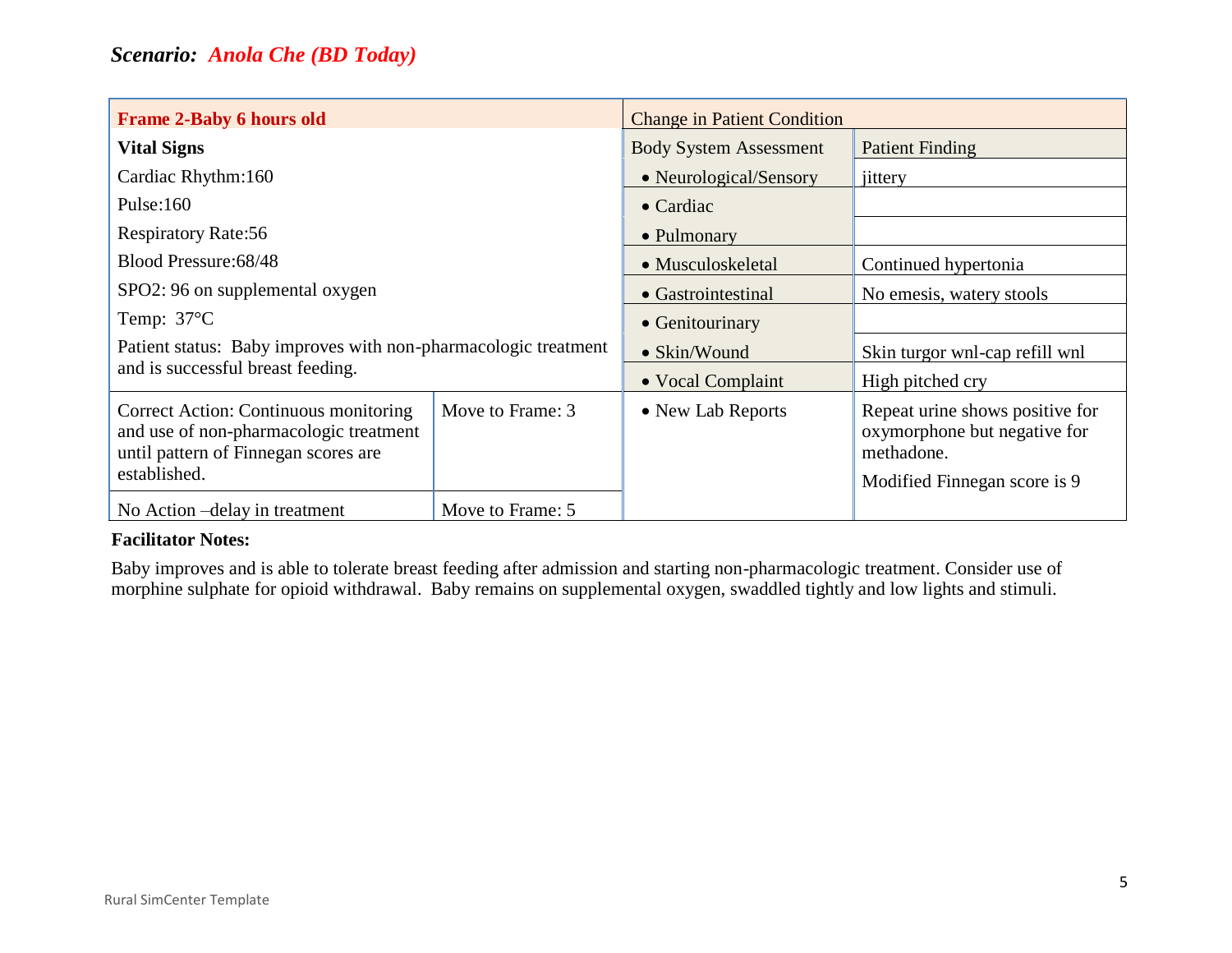| <b>Frame 3</b><br><b>9 hours after delivery</b>                                                        |                  | <b>Change in Patient Condition</b> |                             |
|--------------------------------------------------------------------------------------------------------|------------------|------------------------------------|-----------------------------|
| <b>Vital Signs</b>                                                                                     |                  | <b>Body System Assessment</b>      | <b>Patient Finding</b>      |
| Cardiac Rhythm: Sinus                                                                                  |                  | • Neurological/Sensory             | Continues <i>jittery</i>    |
| Pulse: $166$                                                                                           |                  | $\bullet$ Cardiac                  |                             |
| <b>Respiratory Rate: 58</b>                                                                            |                  | • Pulmonary                        |                             |
| Blood Pressure: 68/48                                                                                  |                  | • Musculoskeletal                  |                             |
| SPO2: 98 on supplemental oxygen                                                                        |                  | • Gastrointestinal                 | Watery diarrhea             |
| Temp: $37^{\circ}$ C                                                                                   |                  | • Genitourinary                    |                             |
| General Conditions to be in place for Scenario: Infant continues<br>to show signs of opioid withdrawal |                  | • Skin/Wound                       |                             |
|                                                                                                        |                  | • Vocal Complaint                  | Irritable, inconsolable cry |
| Correct Action: Consider oral morphine<br>or methadone to treat withdrawal<br>symptoms.                | Move to Frame: 4 | • Initial Lab/Diagnostics          | Modified Finnegan score: 8  |
| No Action                                                                                              | Move to Frame: 5 |                                    |                             |

**Facilitator Notes:** With the start of pharmacologic treatment infant begins to improve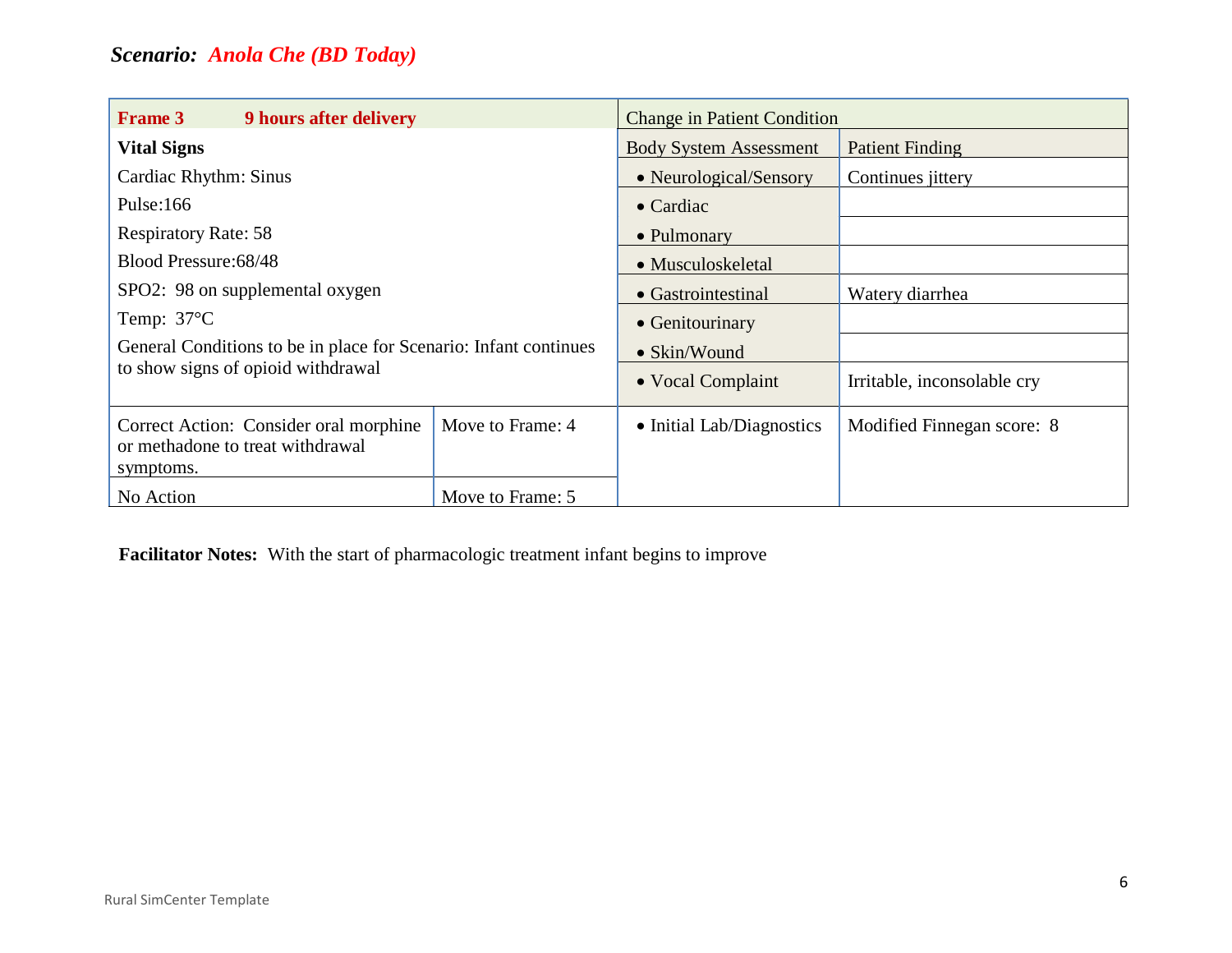| <b>Frame 4</b>                                             |                    | <b>Change in Patient Condition</b> |                                   |
|------------------------------------------------------------|--------------------|------------------------------------|-----------------------------------|
| <b>Vital Signs</b>                                         |                    | <b>Body System Assessment</b>      | <b>Patient Finding</b>            |
| Cardiac Rhythm: Sinus                                      |                    | • Neurological/Sensory             | Baby resting-no jittery movements |
| Pulse: $168$                                               |                    | $\bullet$ Cardiac                  |                                   |
| <b>Respiratory Rate:48</b>                                 |                    | • Pulmonary                        |                                   |
| Blood Pressure: 68/46                                      |                    | • Musculoskeletal                  |                                   |
| SPO <sub>2</sub> : 98                                      |                    | • Gastrointestinal                 | <b>WNL</b>                        |
| Temp: 37                                                   |                    | • Genitourinary                    |                                   |
|                                                            |                    | $\bullet$ Skin/Wound               |                                   |
|                                                            |                    | • Vocal Complaint                  | Baby content                      |
| Correct Action: continue                                   | Move to Frame: END | • New Lab Reports                  | Modified Finnegan score 3         |
| Morphine treatment to maintain                             |                    |                                    |                                   |
| low Finnegan scores and titrate<br>down over hospital stay |                    |                                    |                                   |

## **Facilitator Notes:**

Baby requires treatment for opioid withdrawal. Students should maintain opioid treatment titrated to modified Finnegan score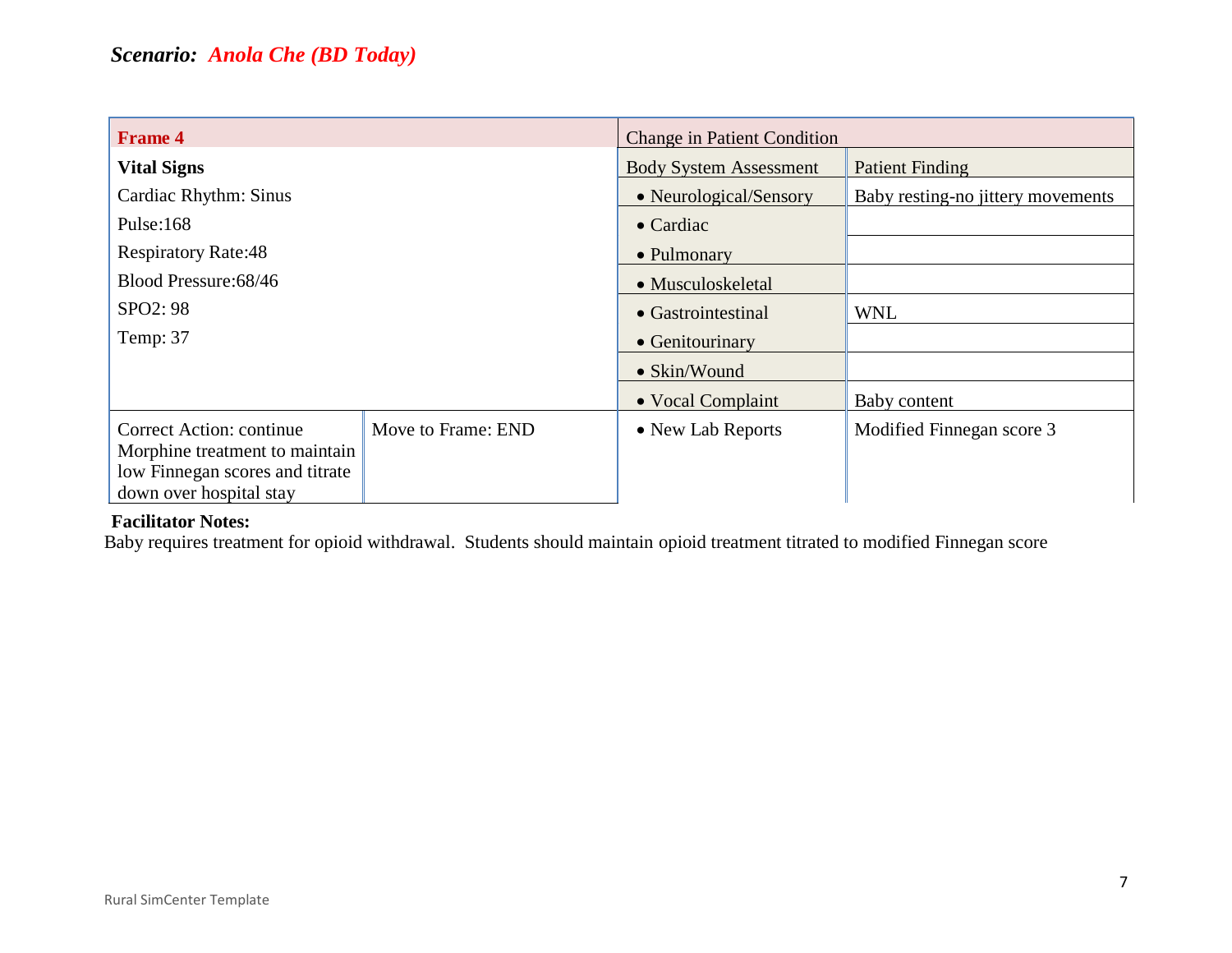| Frame 5- Baby 12 hours old                                                      |                    | <b>Change in Patient Condition</b> |                                |
|---------------------------------------------------------------------------------|--------------------|------------------------------------|--------------------------------|
| <b>Vital Signs</b>                                                              |                    | <b>Body System Assessment</b>      | <b>Patient Finding</b>         |
| Cardiac Rhythm: Sinus Tachycardia                                               |                    | • Neurological/Sensory             | Extremely jittery-inconsolable |
| Pulse: $190$                                                                    |                    | $\bullet$ Cardiac                  | tachycardia                    |
| <b>Respiratory Rate:74</b>                                                      |                    | • Pulmonary                        | tachypnea                      |
| Blood Pressure: 72/60                                                           |                    | • Musculoskeletal                  | hypertonic                     |
| SPO2: 61%                                                                       |                    | • Gastrointestinal                 | Severe diarrhea                |
| Temp: 38                                                                        |                    | • Genitourinary                    |                                |
| Condition worsens--Baby continuous crying-respiratory<br>depression with tiring |                    | • Skin/Wound                       | dehydration                    |
|                                                                                 |                    | • Vocal Complaint                  | Continuous crying              |
| <b>Correct Action</b>                                                           | Move to Frame: END | • New Lab Reports                  |                                |
| Wrong Action                                                                    | Move to Frame:     |                                    |                                |
| No Action<br>Move to Frame:                                                     |                    |                                    |                                |

**Facilitator Notes: End Scenario** and review treatment for Neonatal Abstinence Syndrome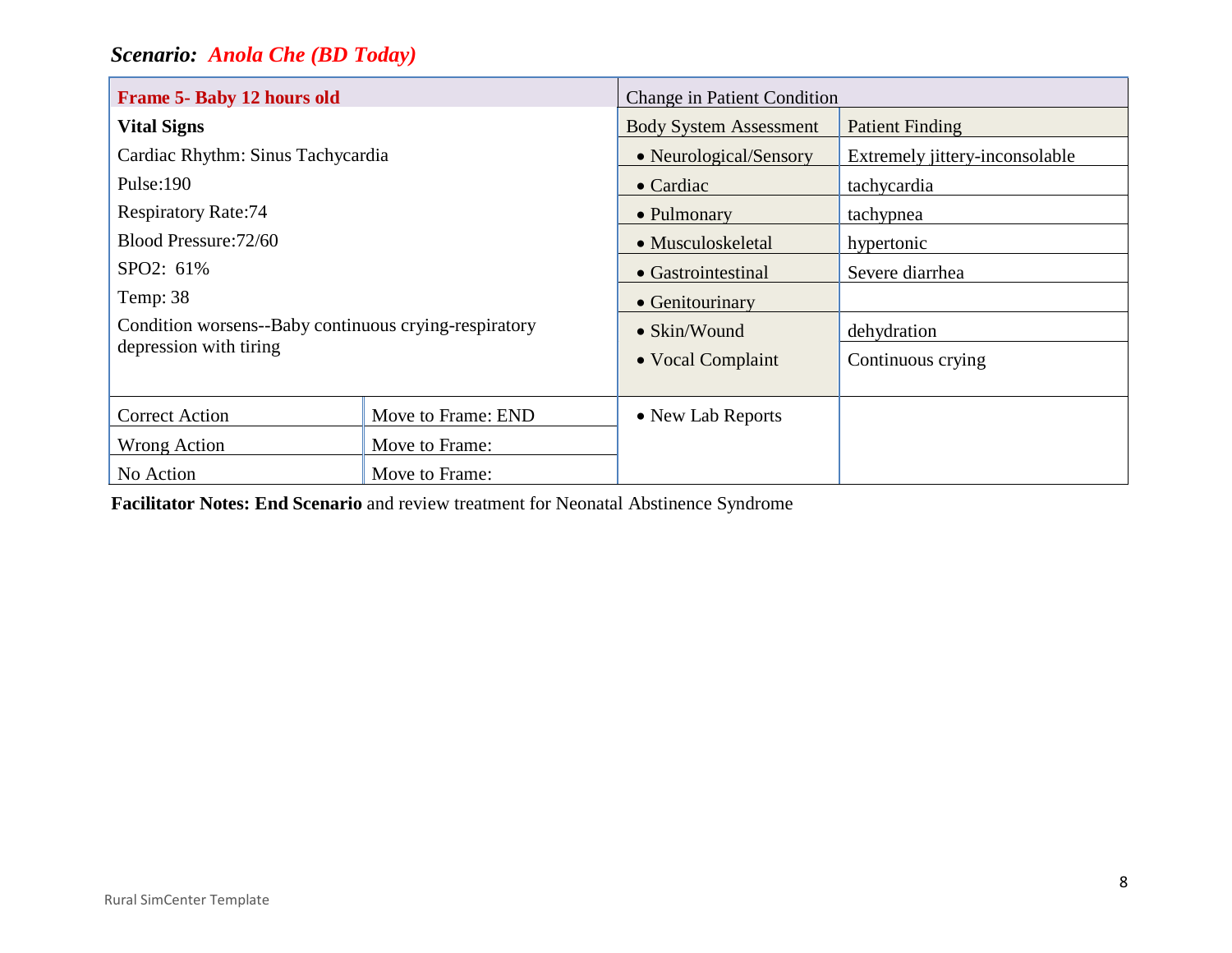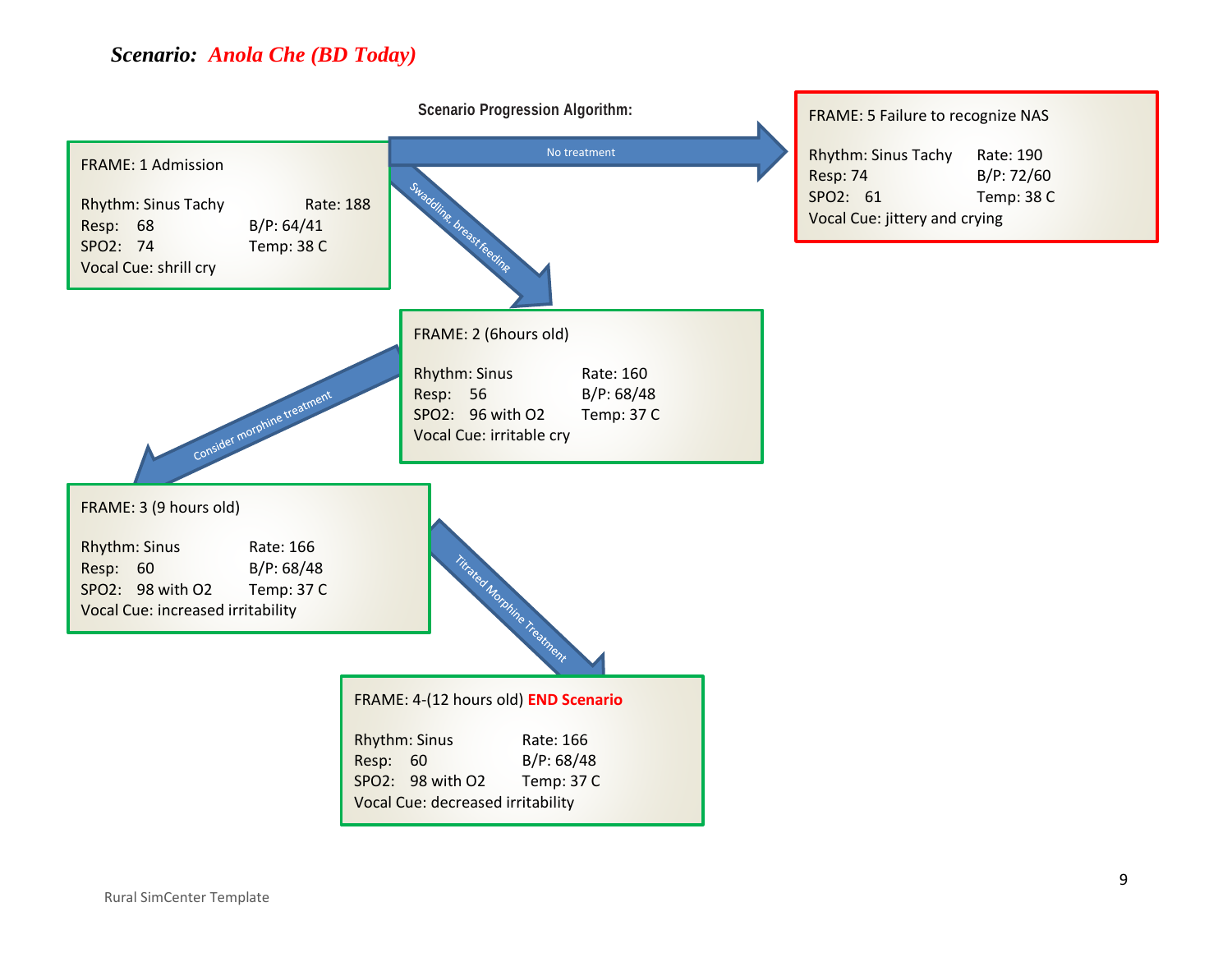### **PATIENT ACTOR INFORMATION**

Patient Actors Roles:

Mother Father

### **Suggested Dialogue for each Actor**

Mother shows concern for baby but struggling with her own withdrawal—wants to be referred to treatment

State she feels bad about how her mistakes are hurting the baby

Father supportive of both mom and baby-history of heroin use but now sober

### **Key Points to emphasize:**

Desire to breast feed Inability to care for child without help—"I don't know what to do" Contact social worker to establish treatment after mom and babies discharge

### **Suggested Character Development:**

Mother unsure with each evolving situation "I don't know what to do because she won't stop crying "I hurt too" Father can provide support and suggests maybe his mother can help care for the child.